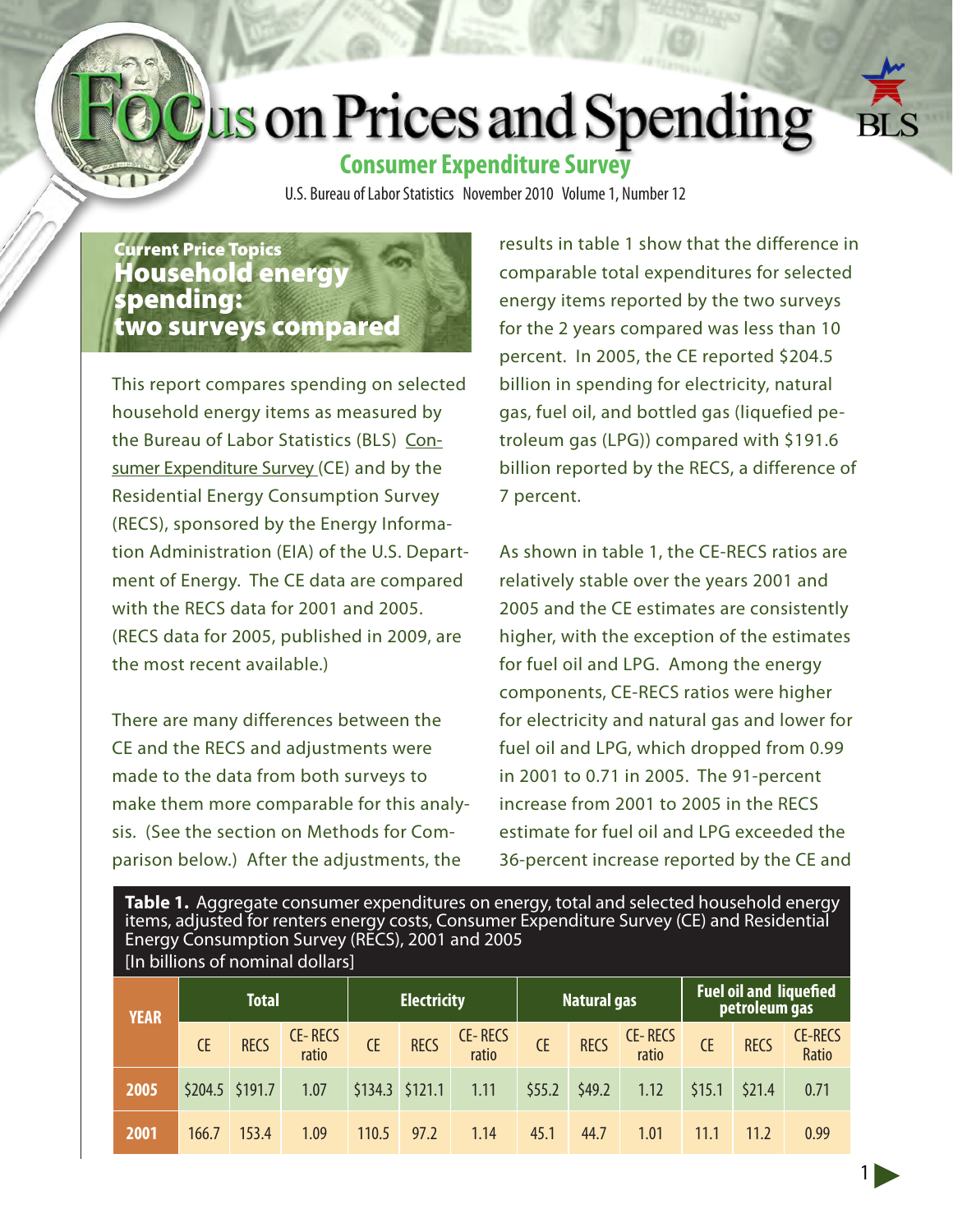#### C U R R E N T P R I C E T O P I C S

accounted for the decline in the ratio. The small sample size of households using fuel oil and LPG could explain the volatility of the ratios for these fuels.

Chart 1 shows the total expenditures reported by the CE and the RECS for selected energy items. The CE aggregate expenditure estimates for electricity consistently exceed those reported by the RECS. Aggregate electricity expenditures account for 66 percent of total energy expenditures in the CE and 63 percent of the total in the RECS in both years.

#### **Features of the Surveys**

Many key elements distinguish the two surveys:

• The CE is a comprehensive survey that col-

lects data on all household expenditures and financial data, whereas the RECS is a specialpurpose survey that collects specific data on household energy use and spending.

- Some consumers receive assistance paying their utility bills. Both the CE and the RECS report the utility amount cost regardless of the actual out-of-pocket expenditure.
- The CE energy data are based upon expenditure information provided by survey respondents who are interviewed about their utility bills every 3 months over a 12-month period. The RECS data are obtained from the administrative records of energy providers to the sample-housing unit. The RECS procedure involves a field representative visiting the unit and conducting a 45-minute interview to collect information regarding demographic

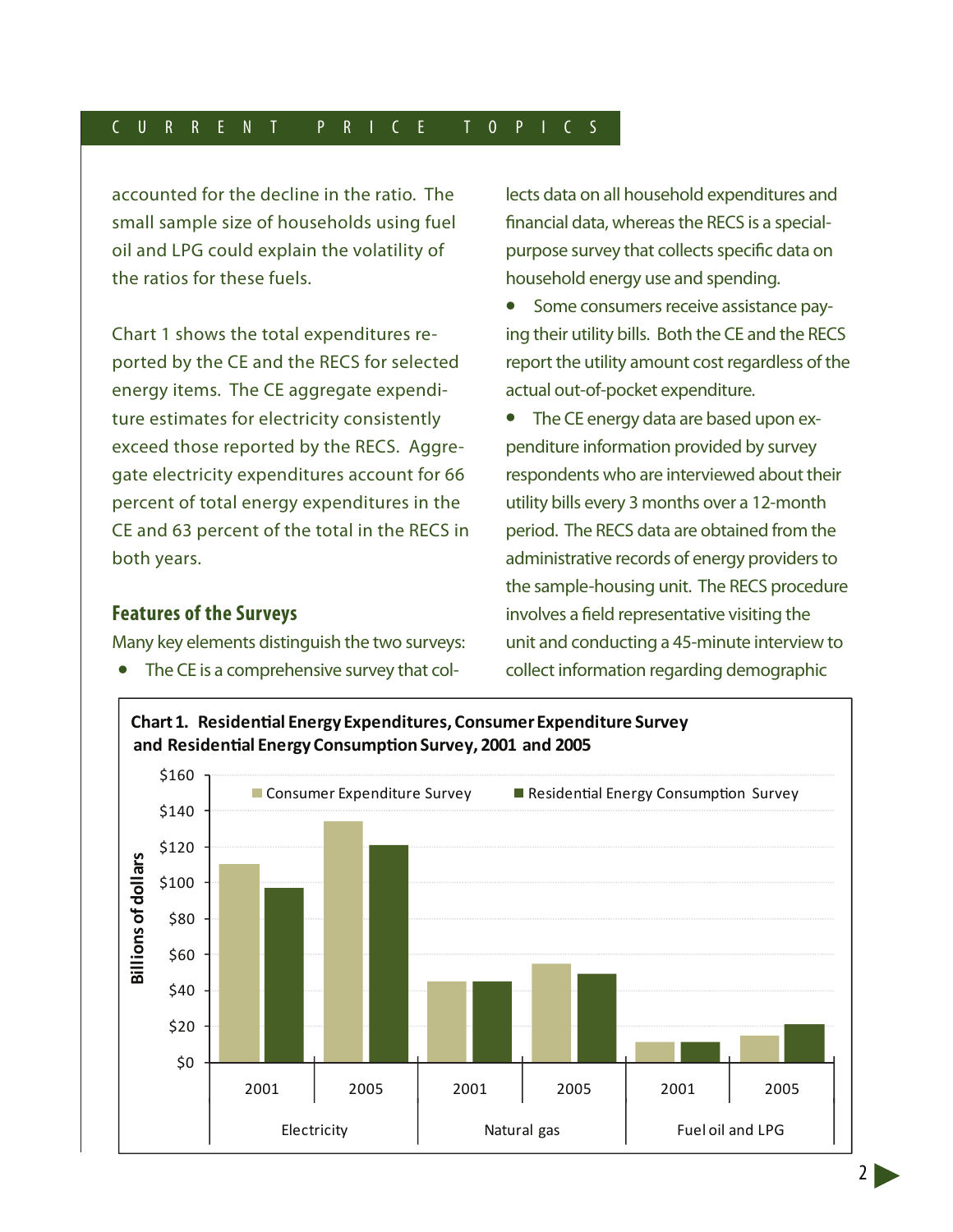#### C U R R E N T P R I C E T O P I C S

characteristics of the occupants and physical characteristics of the housing unit. The interviewer also collects detailed data regarding how the various types of energy are used within the home for appliances, heating, cooling, and so forth. At the conclusion of the interview, the field representative asks the respondent to sign an authorization form allowing the various energy providers to the housing unit to release all associated consumption and expenditure data to the EIA.

• Both surveys sample a similar population with a few technical differences. Neither survey samples institutionalized populations. The RECS does sample housing units other than barracks that are located on military bases; the CE does not. Additionally, the RECS measures spending by household $<sup>1</sup>$  as defined by the</sup> U.S. Census Bureau whereas the CE measures spending by consumer units (CUs).<sup>2</sup> Because there can be multiple CUs per household, the total number of households reported by the RECS is smaller than the total number of CUs reported by the CE. For 2005, the RECS collected 4,381 annual interviews and the CE collected approximately 7,500 interviews each quarter. Both have similar response rates.

• The CE and RECS treat renters whose rent payments include home energy costs differently. The CE does not attempt to estimate the cost of home energy included in the rent and assigns the total contract rental payment to the rent of dwellings category. In 2005, 13.9 percent of all renters in the CE reported that electricity was included in their rental payment; 18.9 percent reported that natural gas was included. In contrast, the RECS field representatives visit rental agents or building management to determine the actual energy expenditures attributable to the sampled rented housing unit.

• The CE apportions energy costs from homeowners' association, cooperative, and condominium fees where owners of such housing units pay for utilities such as electricity, natural gas, water, and so forth as part of the organizations' monthly fee. In contrast, RECS works with building management and service providers to estimate the energy expenditures for individual housing units.

• The CE collects energy expenditure data attributable to vacation and second homes whereas the RECS does not.

• The RECS is conducted once every 4 years, whereas the CE is a continuous survey.

#### **Methods for Comparison**

For the purposes of this report, the published CE data were first adjusted to make them more comparable with the RECS published expenditure data. Since RECS does not collect vacation home data, the comparison above excludes expenditures reported by the CE for owned or rented vacation homes. The CE collects data for all energy types including coal, wood, and other fuels. The RECS collects expenditure data for electricity, natural gas, fuel oil, LPG, and kerosene. Due